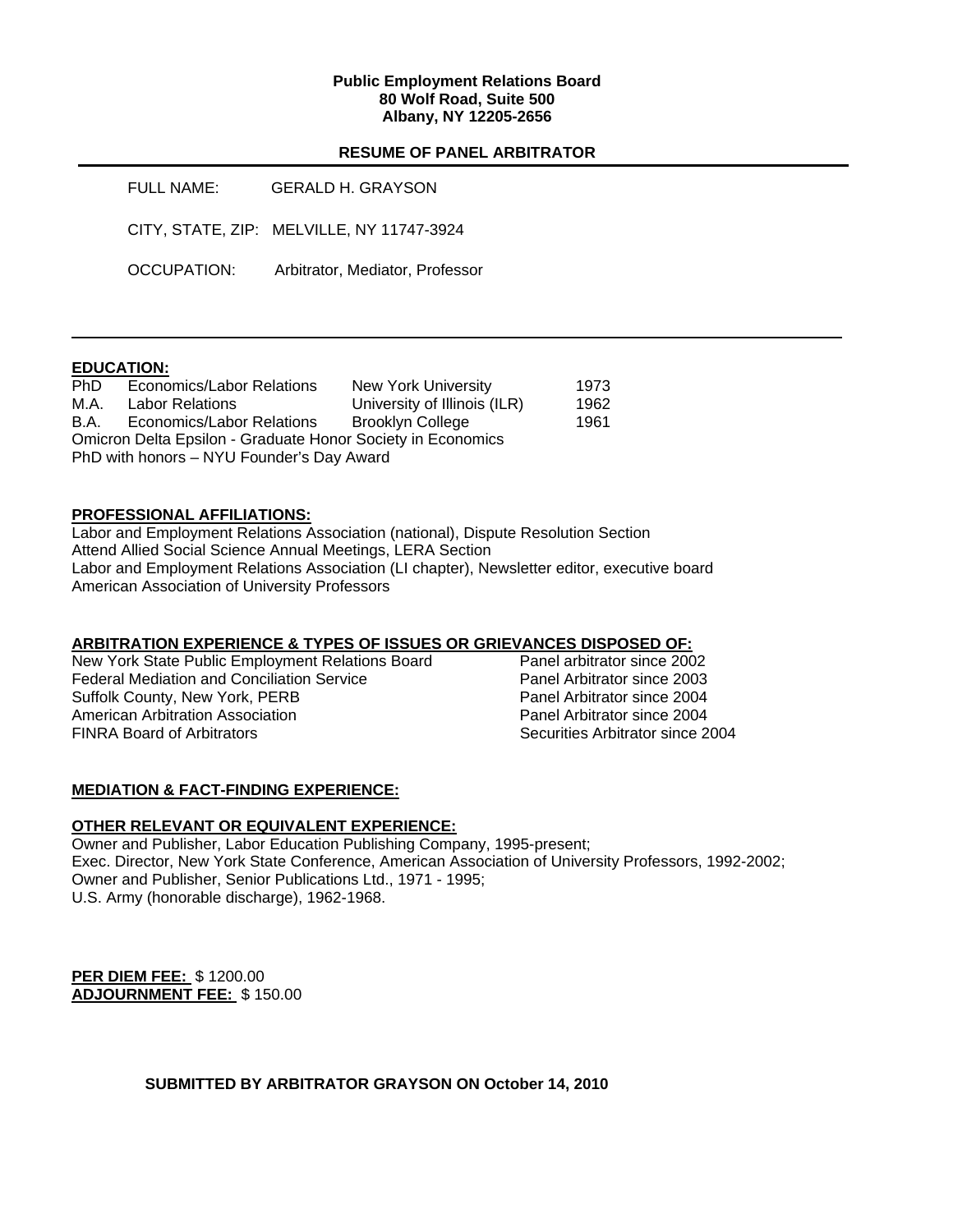#### **Public Employment Relations Board 80 Wolf Road, Suite 500 Albany, NY 12205-2656**

# **BILLING DISCLOSURE STATEMENT**

# ARBITRATOR'S NAME: **GERALD H. GRAYSON**

The following is a description of my fees and expenses:

# A) HEARING TIME.

- (1) My per diem is \$1200 for each day or any part thereof spent hearing a case.
- (2) If a hearing day exceeds 8 hours, I charge:

 $\Box$ a second full per diem  $\Box$ a prorated per diem

 $\boxtimes$ no additional charge  $\Box$ other (describe) :

(3) Additional comments:

B) STUDY TIME.

- (1) I charge \$ 1200 for each day spent in preparation of the opinion and award.
- (2) This charge  $\boxtimes$  will  $\Box$  will not be prorated for partial days devoted to such preparation.
- (3) Additional comments:

## C) TRAVEL TIME AND EXPENSES.

- (1) When travel time plus hearing time exceeds hours in a calendar day:
	- $\boxtimes$  Not applicable (no additional charge)
	- $\Box$  I charge as follows (describe):
- (2) I charge for actual, travel-related expenses incurred in connection with the case  $\boxtimes$ YES  $\Box$  NO.

Where appropriate, a mileage charge for auto travel will be billed at:

| $\boxtimes$ Prevailing IRS rate | $\Box$ Other (describe): |
|---------------------------------|--------------------------|
|---------------------------------|--------------------------|

(3) When the scheduled hearing day(s) requires an overnight stay:

 $\boxtimes$ There is no charge, other than for lodging and subsistence.

 $\Box$ I charge as follows (describe):

(4) Additional Comments: